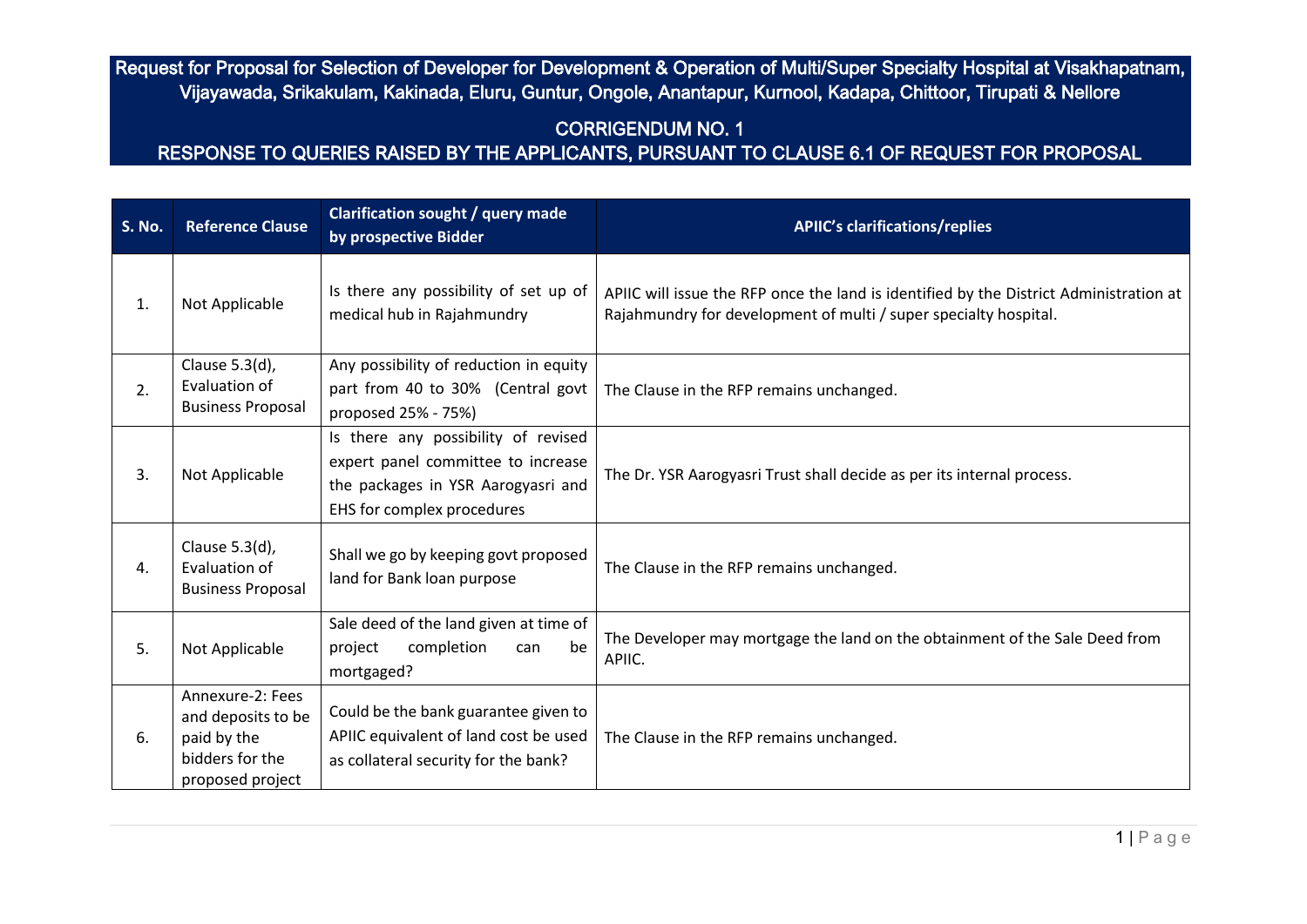# CORRIGENDUM NO. 1

| <b>S. No.</b> | <b>Reference Clause</b>                                                                      | <b>Clarification sought / query made</b><br>by prospective Bidder                                                                                                                                                                               | <b>APIIC's clarifications/replies</b>                                 |
|---------------|----------------------------------------------------------------------------------------------|-------------------------------------------------------------------------------------------------------------------------------------------------------------------------------------------------------------------------------------------------|-----------------------------------------------------------------------|
| 7.            | Annexure-2: Fees<br>and deposits to be<br>paid by the<br>bidders for the<br>proposed project | Would the performance<br>bank<br>guarantee be reduced to 2 years/<br>project completion tenure<br>from<br>existing rule of 10 years?                                                                                                            | The Clause in the RFP remains unchanged.                              |
| 8.            | Annexure-2: Fees<br>and deposits to be<br>paid by the<br>bidders for the<br>proposed project | Is there any chance in reducing bank<br>guarantee to 40% of land Market<br>value                                                                                                                                                                | The Clause in the RFP remains unchanged.                              |
| 9.            | Clause 5.3(b),<br>Evaluation of<br><b>Business Proposal</b>                                  | In 2 tier cities like Chittoor, Kurnool,<br>Kadapa can the project cost be<br>reduced to 70 crores?                                                                                                                                             | The Clause in the RFP remains unchanged.                              |
| 10.           | Not Applicable                                                                               | Any guarantee given by authorities<br>for timely payment of Aarogyasri<br>funds, which constitutes major<br>contributor for regular maintenance.                                                                                                | The Dr. YSR Aarogyasri Trust shall decide as per its internal process |
| 11.           | Annexure-2: Fees<br>and deposits to be<br>paid by the<br>bidders for the<br>proposed project | It is mentioned that we have to give a<br>Bank guarantee for Rs 15 Crores for a<br>minimum period of 12 (2+10) years.<br>The total cost of a Bank guarantee for<br>12 years will be very high. In such a<br>case, purchasing a site today would | The Clause in the RFP remains unchanged.                              |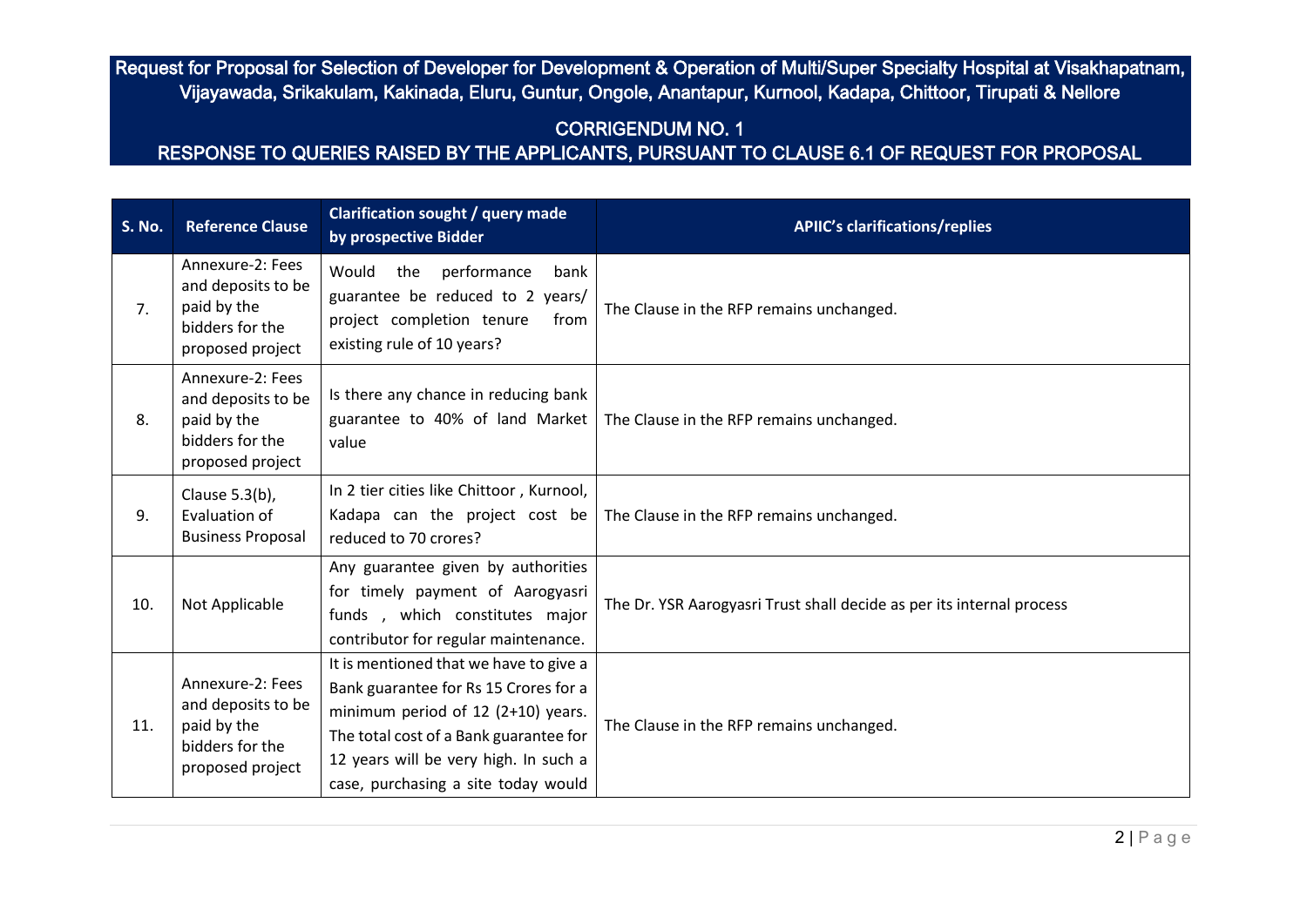# CORRIGENDUM NO. 1

| <b>S. No.</b> | <b>Reference Clause</b>                                        | <b>Clarification sought / query made</b><br>by prospective Bidder | <b>APIIC's clarifications/replies</b>                                                                                   |  |
|---------------|----------------------------------------------------------------|-------------------------------------------------------------------|-------------------------------------------------------------------------------------------------------------------------|--|
|               |                                                                | be more economical than giving a BG                               |                                                                                                                         |  |
|               |                                                                | for 12 years. The bank guarantee can                              |                                                                                                                         |  |
|               |                                                                | be provided for the equivalent                                    |                                                                                                                         |  |
|               |                                                                | amount of registration value of the                               |                                                                                                                         |  |
|               |                                                                | land against the Registration of the                              |                                                                                                                         |  |
|               |                                                                | property. After commissioning of the                              |                                                                                                                         |  |
|               |                                                                | project, the BG can be extended for                               |                                                                                                                         |  |
|               |                                                                | a maximum period of 3 years                                       |                                                                                                                         |  |
|               |                                                                | You have mentioned that a minimum                                 |                                                                                                                         |  |
|               |                                                                | 50% of the beds are to be earmarked                               |                                                                                                                         |  |
|               | Clause $5.3(c)$ ,<br>Evaluation of<br><b>Business Proposal</b> | towards Arogyasri scheme. Then the                                |                                                                                                                         |  |
|               |                                                                | survival of the hospital solely                                   |                                                                                                                         |  |
| 12.           |                                                                | depends on your payments for which                                | The Dr. YSR Aarogyasri Trust shall decide as per its internal process.                                                  |  |
|               |                                                                | we need a commitment from your                                    |                                                                                                                         |  |
|               |                                                                | end. (Can be a revolving letter of                                |                                                                                                                         |  |
|               |                                                                | credit).                                                          |                                                                                                                         |  |
|               | Clause 5.3(f),<br>Evaluation of<br><b>Business Proposal</b>    | Getting clearances from various                                   |                                                                                                                         |  |
|               |                                                                | departments towards Building plan                                 | APIIC shall assist the Selected Bidder in obtainment of statutory clearances from                                       |  |
|               |                                                                | approval, fire, etc., etc. take a longer                          |                                                                                                                         |  |
| 13.           |                                                                | time for which your support is                                    | concerned authorities. However, the responsibility of taking the statutory clearance<br>is of the Selected Bidder only. |  |
|               |                                                                | required in getting the clearances.                               |                                                                                                                         |  |
|               |                                                                | Then also, the project can be                                     |                                                                                                                         |  |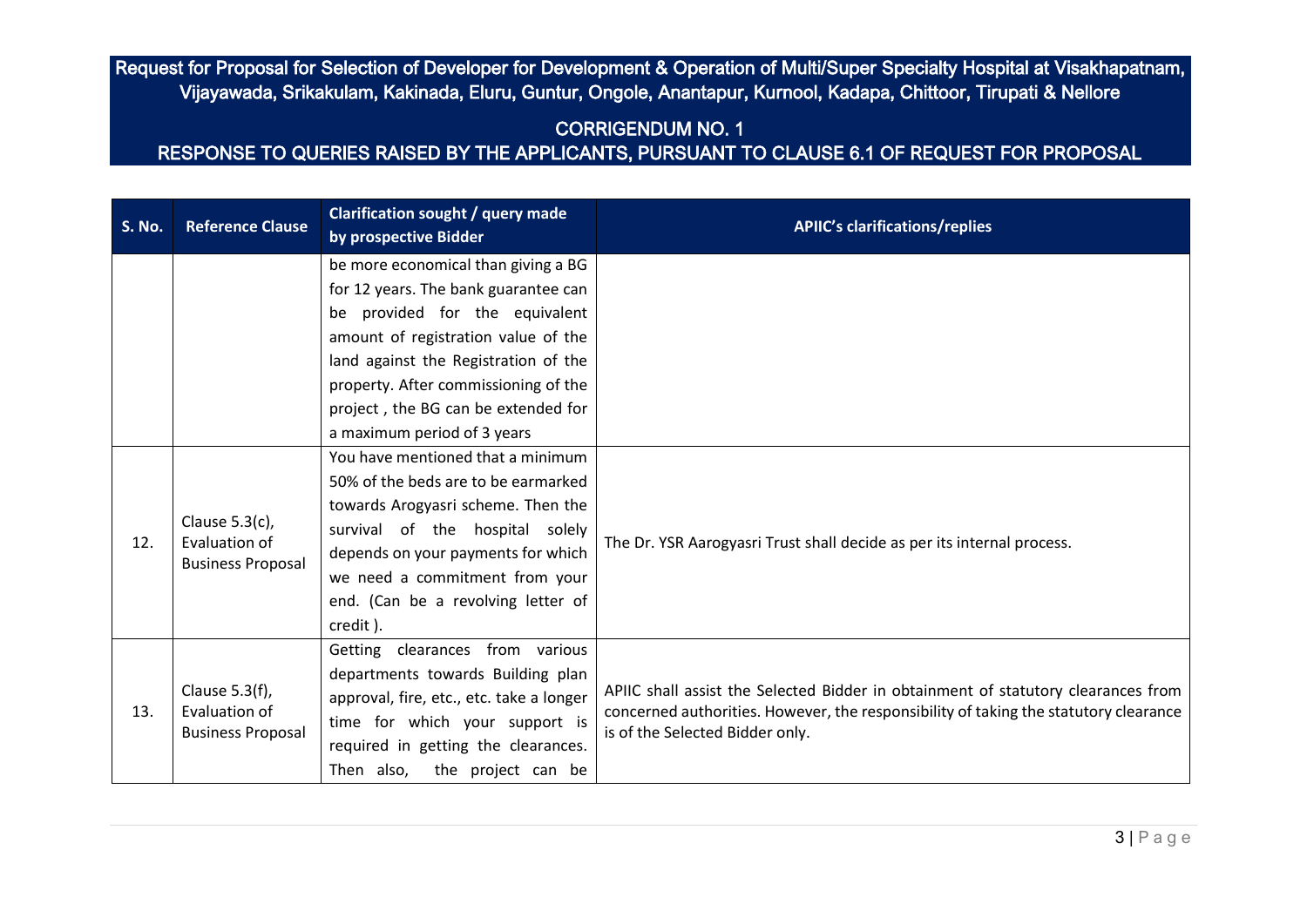# CORRIGENDUM NO. 1

| <b>S. No.</b> | <b>Reference Clause</b>                                                                      | <b>Clarification sought / query made</b><br>by prospective Bidder                                                                                                                                                                                | <b>APIIC's clarifications/replies</b>                                                 |
|---------------|----------------------------------------------------------------------------------------------|--------------------------------------------------------------------------------------------------------------------------------------------------------------------------------------------------------------------------------------------------|---------------------------------------------------------------------------------------|
|               |                                                                                              | completed in two years from the date<br>of getting these approvals.                                                                                                                                                                              |                                                                                       |
| 14.           | Not Applicable                                                                               | <b>APIIC</b><br>is<br>handover-ing<br>land<br>agreement to the developer/<br>consortium from the date of LOA.<br>Also, sale deed would be given at the<br>of project completion. Can this land<br>be mortgaged?                                  | The Developer may mortgage the land on the obtainment of the Sale Deed from<br>APIIC. |
| 15.           | Annexure-2: Fees<br>and deposits to be<br>paid by the<br>bidders for the<br>proposed project | Developer is giving Bank Guarantee<br>at ₹11.6 Cr to APIIC. Should we<br>produce the same Bank Guarantee as<br>collateral security for the bank?                                                                                                 | The Clause in the RFP remains unchanged.                                              |
| 16.           | Annexure-2: Fees<br>and deposits to be<br>paid by the<br>bidders for the<br>proposed project | Project shall be completed within two<br>years. But the Performance Bank<br>Guarantee is maintained till the end<br>of tenth of tenth anniversary. Could<br>you please reduce this maintenance<br>of Performance Bank Guarantee to<br>two years? | The Clause in the RFP remains unchanged.                                              |
| 17.           | Annexure-2: Fees<br>and deposits to be<br>paid by the                                        | Request for Bank Guarantee to be<br>reduced to 40% of the market value<br>of land                                                                                                                                                                | The Clause in the RFP remains unchanged.                                              |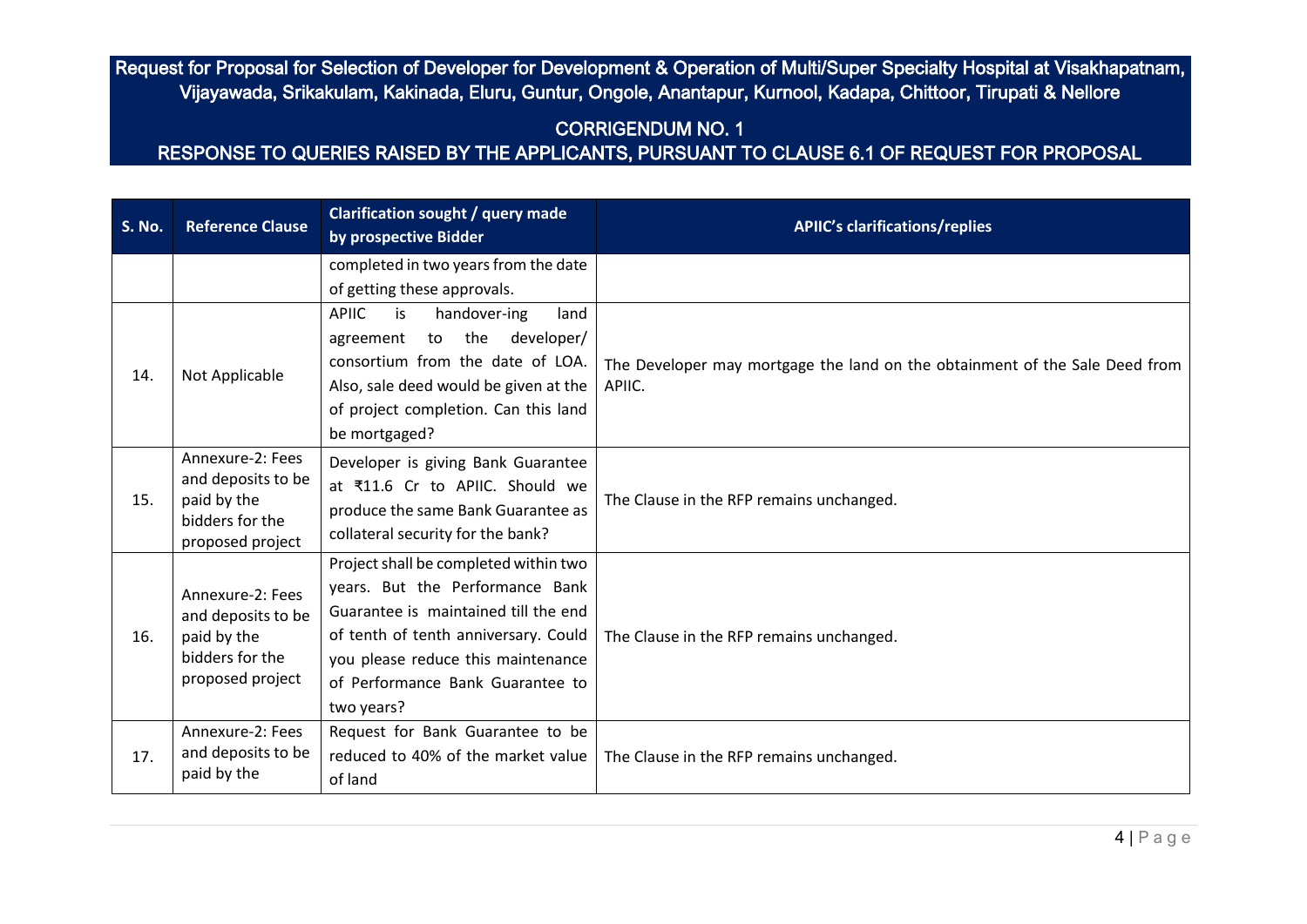# CORRIGENDUM NO. 1

| <b>S. No.</b> | <b>Reference Clause</b>                                        | <b>Clarification sought / query made</b><br>by prospective Bidder                                                                                                                                                                                                                                                                        | <b>APIIC's clarifications/replies</b>                                                          |
|---------------|----------------------------------------------------------------|------------------------------------------------------------------------------------------------------------------------------------------------------------------------------------------------------------------------------------------------------------------------------------------------------------------------------------------|------------------------------------------------------------------------------------------------|
|               | bidders for the<br>proposed project                            |                                                                                                                                                                                                                                                                                                                                          |                                                                                                |
| 18.           | Clause 5.3(b),<br>Evaluation of<br><b>Business Proposal</b>    | Is there a possibility to reduce total<br>project cost of ₹100 Cr to ₹70 Cr for<br>two tier cities like Ongole, Kurnool,<br>Kadapa, Srikakulam                                                                                                                                                                                           | The Clause in the RFP remains unchanged.                                                       |
| 19.           | Clause 5.3(b),<br>Evaluation of<br><b>Business Proposal</b>    | As per RFP, one bed is equivalent to $\bar{\tau}$<br>1Cr. Could you please share the<br>guidelines to support the statement?                                                                                                                                                                                                             | The Clause in the RFP remains unchanged.                                                       |
| 20.           | Clause $5.3(c)$ ,<br>Evaluation of<br><b>Business Proposal</b> | As per RFP, 50-60 % of beds are<br>allocated to Arogyasri. Lapse in the<br>release of Arogyasri funds may<br>reduce the viability of project. Please<br>provide your valuable suggestions                                                                                                                                                | The Dr. YSR Aarogyasri Trust shall decide as per its internal process.                         |
| 21.           | Clause 5.3(d),<br>Evaluation of<br><b>Business Proposal</b>    | As per RFP, promoter's contribution<br>40% and 60% for financial<br>is<br>institutions for the development.<br>Collateral security must be provided<br>for the financial institutions for 60%.<br>In this case, total project cost may<br>increase. Is there any assurance for<br>the support by APIIC to the financial<br>institutions? | APIIC shall not provide any assurance to financial institutions on behalf of the<br>Developer. |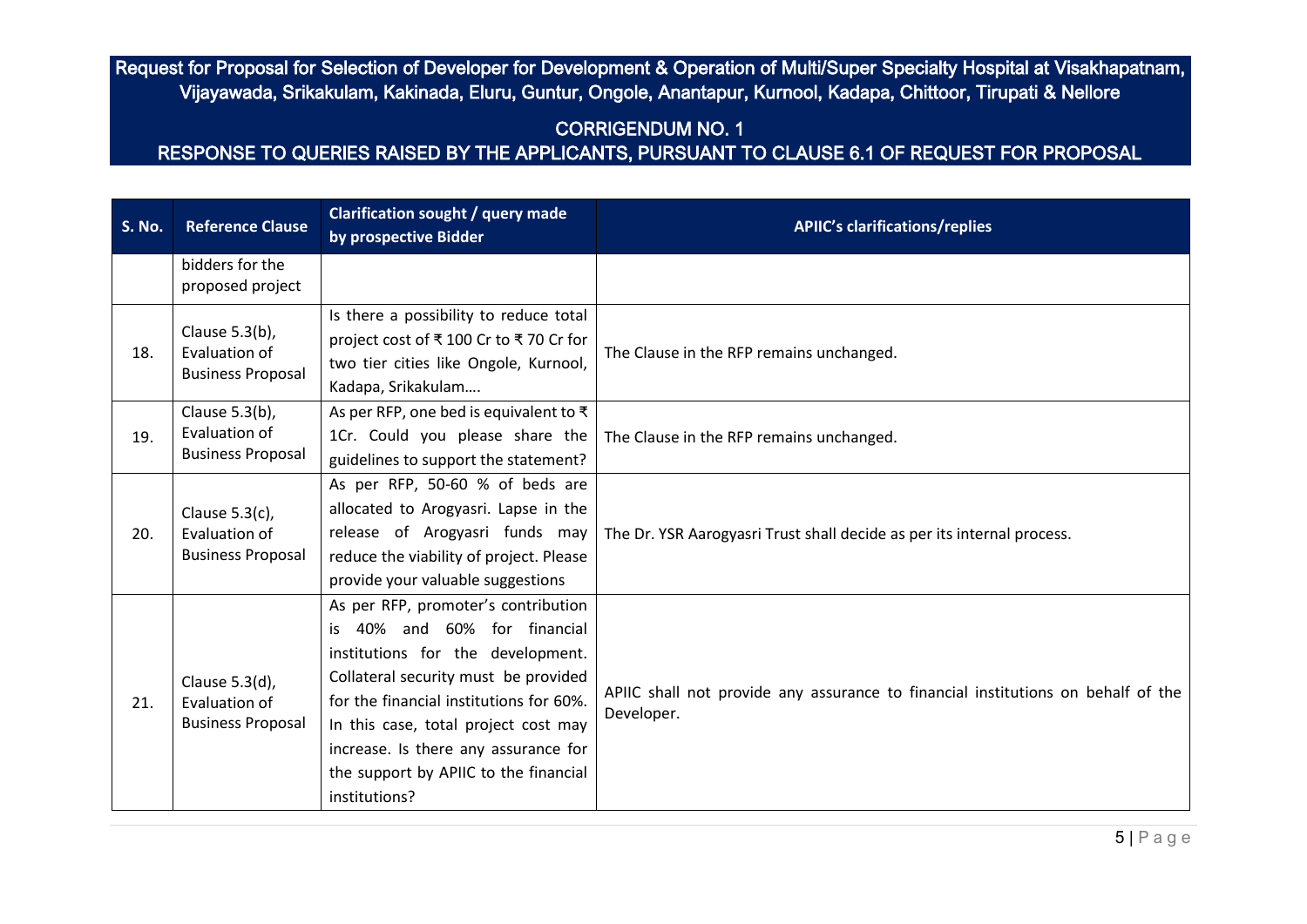### CORRIGENDUM NO. 1

| <b>S. No.</b> | <b>Reference Clause</b>                                                                                                                                               | <b>Clarification sought / query made</b><br>by prospective Bidder                                                                                                                                                   |                | <b>APIIC's clarifications/replies</b>                                                                                                                                                                                                                                                                                                                                                        |                                                                              |
|---------------|-----------------------------------------------------------------------------------------------------------------------------------------------------------------------|---------------------------------------------------------------------------------------------------------------------------------------------------------------------------------------------------------------------|----------------|----------------------------------------------------------------------------------------------------------------------------------------------------------------------------------------------------------------------------------------------------------------------------------------------------------------------------------------------------------------------------------------------|------------------------------------------------------------------------------|
|               |                                                                                                                                                                       | am interested in participating in the                                                                                                                                                                               | S. No.         | The Clause is hereby amended to read as below: -<br><b>Milestones</b>                                                                                                                                                                                                                                                                                                                        | <b>Envisaged Schedule</b>                                                    |
| 22.           | tender,<br>because<br>this<br>construction<br>and<br>Clause 5.4<br>thoroughly.<br>Timetable and<br>The given tender notification time is<br>Milestones<br>submission. | tender notification, but I require<br>some more time to participate in the<br>tender<br>notification is involved with a huge<br>budget, so I need to verify all<br>technical, operational, development<br>processes | 1.<br>2.<br>3. | <b>Issuance of RFP</b><br>Last date for receiving queries /<br>clarifications. Bidders who are interested to<br>participate in Pre-Bid Meeting should<br>confirm the same by sending an email<br>conformation (Refer Section 6.3)<br>Pre-bid Meeting with prospective bidders<br>through Video Conference (Refer Section<br>6.3). Link shall be shared with Bidders who                      | 05-11-2021<br>12:00 Hours on 11-11-<br>2021<br>15:00 Hours on 11-11-<br>2021 |
|               |                                                                                                                                                                       | not sufficient to verify all required<br>particulars regarding the tender and<br>in Tirupati the weather also not<br>convenient for verification of land                                                            | 4.<br>5.       | have provided email confirmation<br>Proposal Due Date - Last date for<br>submission of Proposals/Bids<br>Opening of Sealed Envelope                                                                                                                                                                                                                                                          | 15:00 hours on 10-12-<br>2021<br>15:30 hours on 10-12-                       |
|               |                                                                                                                                                                       | and geographical situations, So kindly<br>accept my request and extend the<br>time to Two months for tender                                                                                                         | 6.             | Declaration of Selected Bidder<br>In order to enable APIIC meet the target dates, Bidders are requested to respond<br>expeditiously to clarifications, if any, requested during the evaluation process. APIIC<br>will adhere to the above schedule to the extent possible. APIIC, however, reserve<br>the right to modify the same. Intimation to this effect will be posted on the Official | 2021<br>by 15.01.2022                                                        |